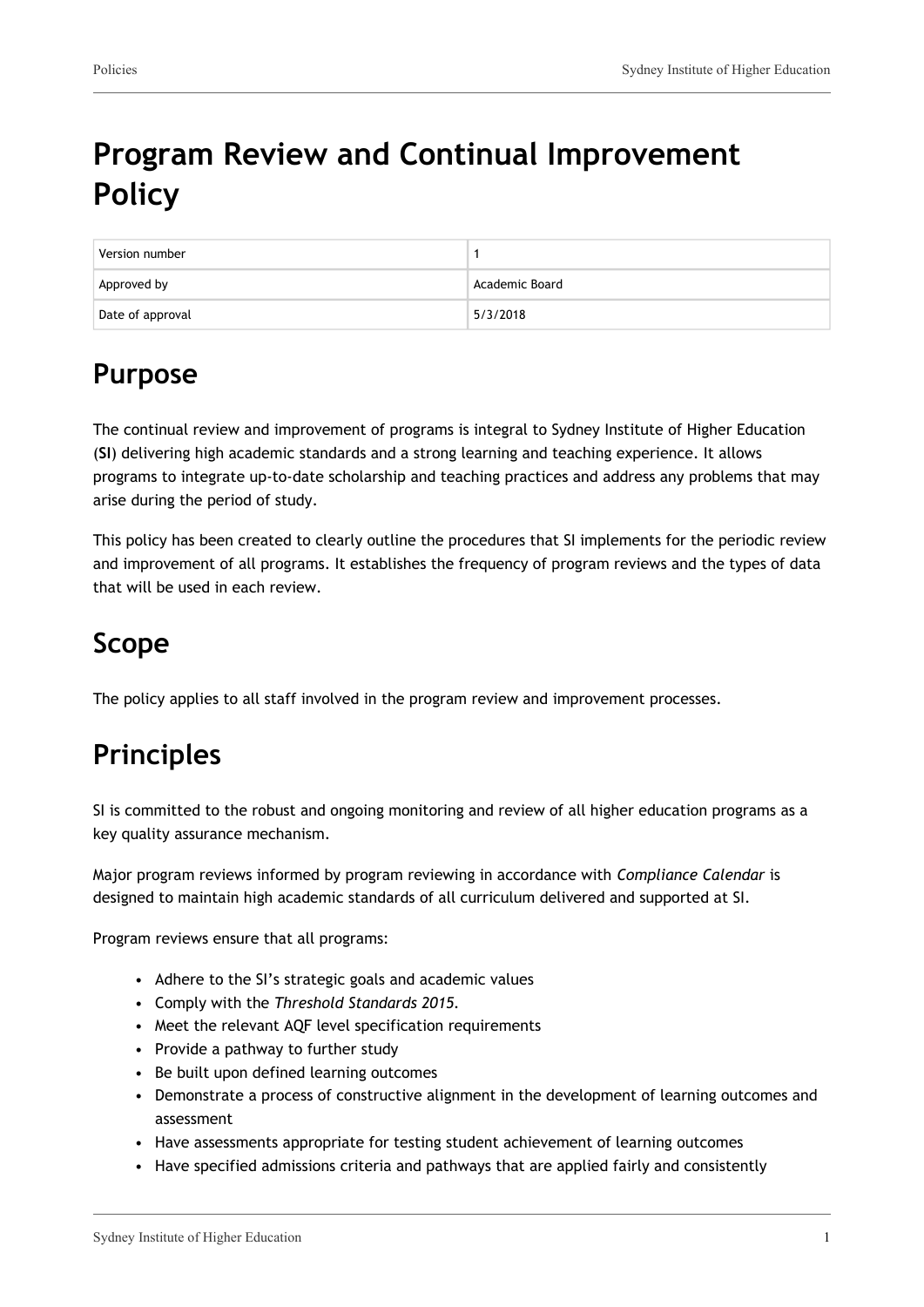- Be intellectually challenging and draw from advanced knowledge appropriate to the learning outcomes
- Provide equivalent quality outcomes to all those who meet entry requirements, regardless of their background or study mode
- Have a strong foundation in theoretical frameworks, current research and scholarship, and trends in relevant industries
- Integrate processes of continual review improvement.

The *Corporate Governance Board* delegates responsibility for academic oversight to the *Academic Board*. The *Academic Board* is thus responsible for ensuring that all program undergo the review process as outlined in this policy.

In the event that a program must be discontinued, student rights and wellbeing will be prioritised. Refer to the *Program Discontinuation Policy.*

The *Academic Board* will only re-approve a program if the program demonstrates that it continues to meet the *Higher Education Standards Framework (HESF) 2015*. For information on the standards that programs must meet for initial approval by the *Academic Board*, see *Program Development and Approval Policy.*

### **Procedures**

#### *Responsibilities*

#### *Academic Board*

The *Academic Board* is responsible for:

- Ensuring that programs meet all standards defined in the *Program Development and Approval Policy* before re-approval
- Overseeing the major and ongoing review of all SI programs
- Approving, amending, or declining any suggested changes to a program
- Communicating decisions as needed
- Overseeing the development and implementation of approved changes to the program
- Ensuring that thorough records are kept through the whole review process

The *Learning and Teaching Committee, Program Advisory Committee,* and *Program Monitoring Committee* each provide interim reports, in accordance with the *Compliance Calendar*, containing data and information as outlined below. These reports will be taken into account when conducting program reviews.

#### *Learning and Teaching Committee*

Monitors and reports on the standard and quality of teaching and learning at SI. Advises *Academic Board* on aspects of teaching and learning that can be improved at SI, for example: staffing, library and learning resources, academic and non-academic student support, facilities, policy frameworks for admissions, progression, graduation, and staff professional development. Takes the leading role in redeveloping a new *Learning and Teaching Plan* and assisting with developing SI academic objectives and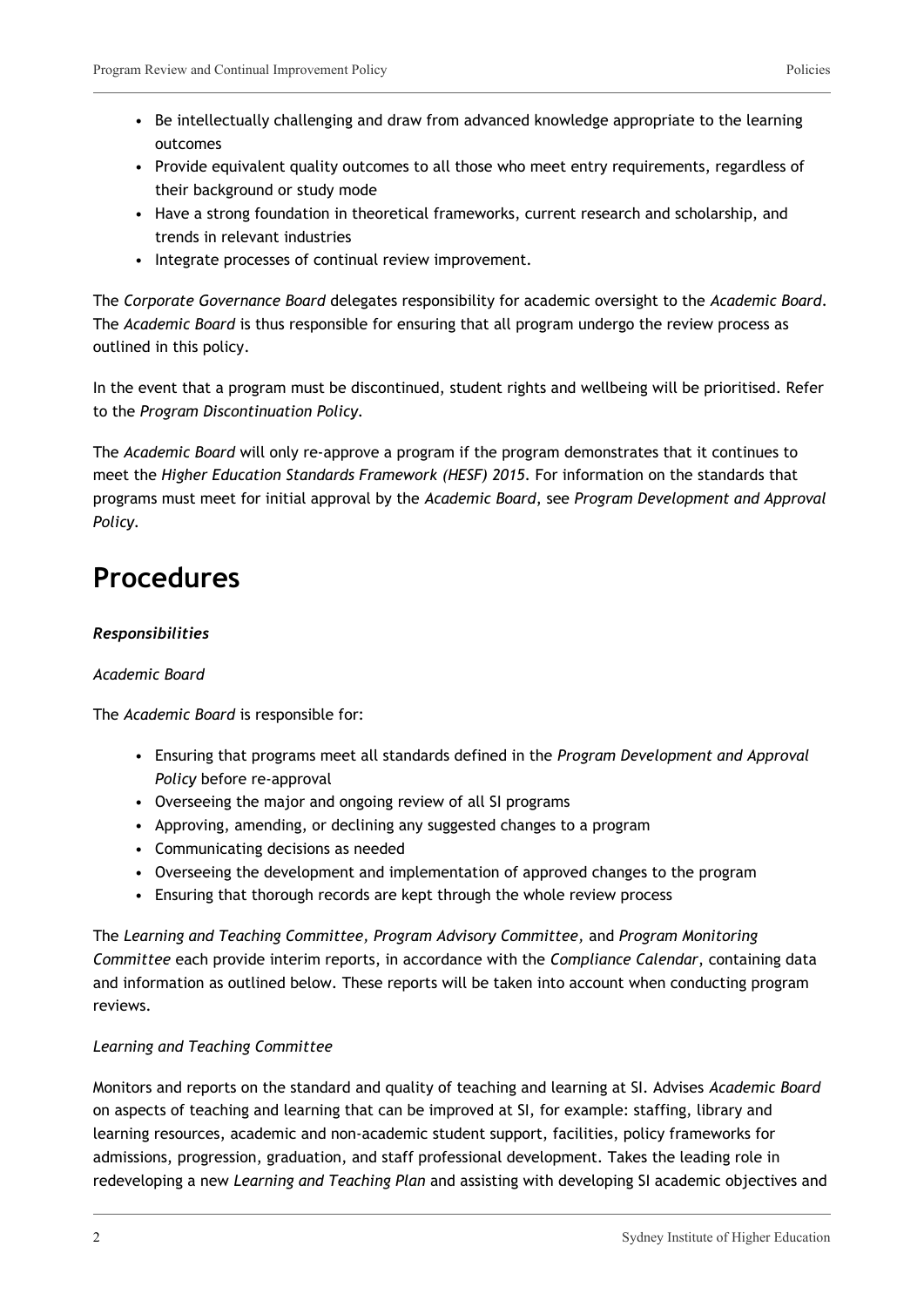benchmarks for achievement.

#### *Program Advisory Committee*

Advises the *Academic Board* on quality of current or proposed curriculum. Seeks input from external academic experts and/or industry representatives as stakeholders. Reports to the *Academic Board* on the continuing compliance of curriculum and program design with the *Threshold Standards 2015*. Obtains external advice on programs undergoing major review or external re-accreditation cycles.

#### *Program Monitoring Committee*

Collects diverse data on the performance of programs and students, providing a major annual report to *Academic Board*, with minor interim reporting each quarter. Reviews data on enrolment rates, progression, completion rates, data on student grievances, appeals and outcomes, quality of teaching survey feedback from students and data for staff professional development and promotion. Decides on student grievance and appeal cases. Works with the *Program Advisory Committee* on benchmarking projects and quality assurance.

#### *Conflicts of interest*

To ensure reviews are carried out as objectively as possible, staff members who were part of the initial development, delivery and assessment of the program are not permitted to participate in the *Academic Board* evaluation of the program.

#### *Major program review*

The *Academic Board* is responsible for conducting a major program review every five years at minimum of every higher education program delivered at SI. New programs undergo a major review after one year of accreditation, and every five years following that.

A key responsibility of the Program Director is to work with two senior academic staff members to gather and synthesise evidence for the *Academic Board* for the purpose of the major review. During this process, they will liaise with the academic management committees as necessary.

The finalised evidence will be included as a report for the *Academic Board* who will review and reapprove the program as appropriate.

These reviews are comprehensive and include an evaluation of:

- The design and content of the program in terms of:
	- Alignment with AQF
	- Alignment with the *Higher Education Standards Framework*
	- Engagement with current and emerging developments in the field
	- Its foundation in relevant theoretical frameworks and rigorous academic research
- The success of program delivery across different modes
- The expected learning outcomes
- The extent of students achieving expected learning outcomes
- The methods of assessment
- The learning and teaching resources provided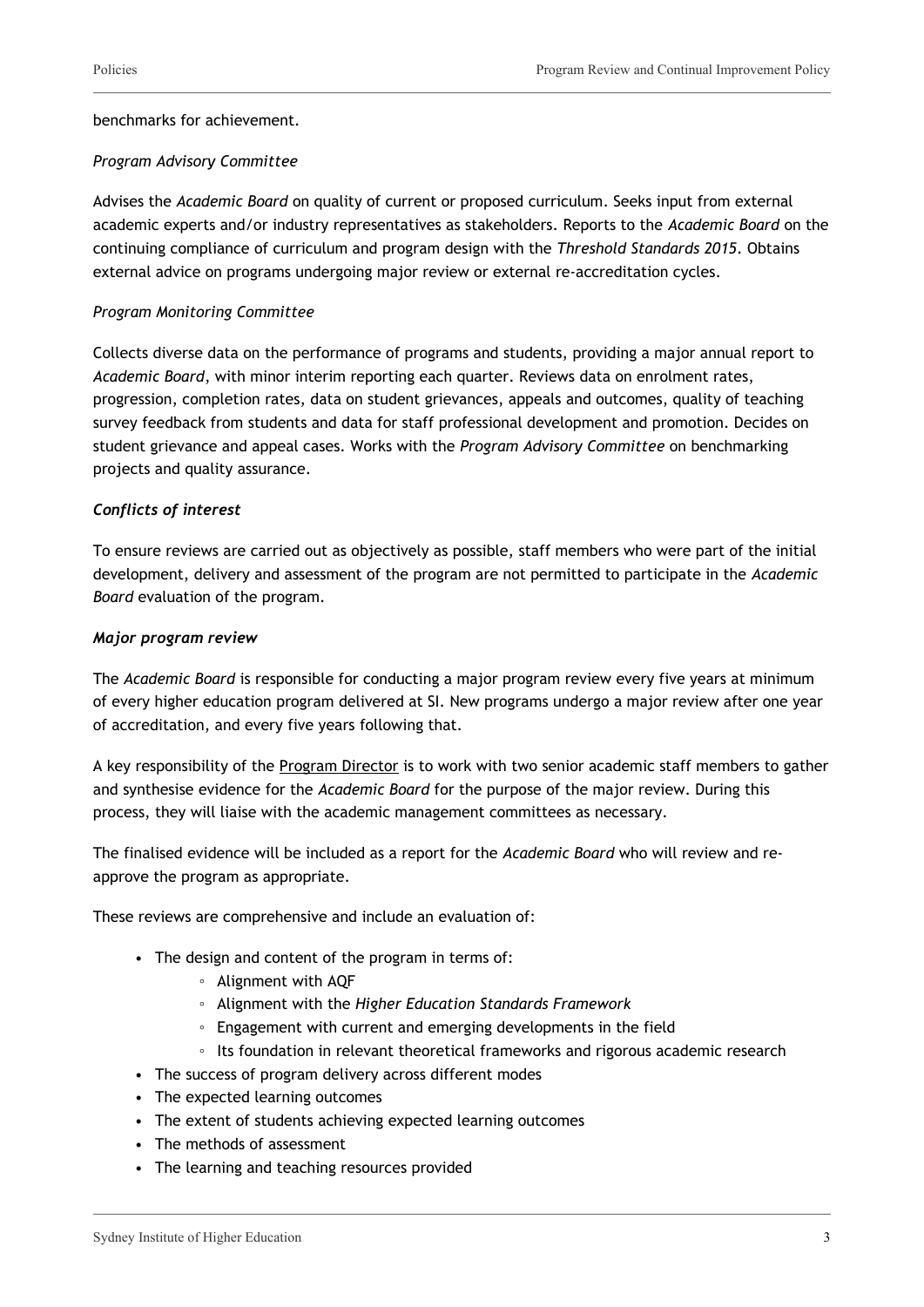- How student needs have changed
- Potential risks to program quality

For a comprehensive list of requirements for initial program approval (and, by extension, re-approval), refer to the *Program Development and Approval Policy.*

To this end, SI summarises and utilises information relating to each unit in the program, such as:

- Benchmarking data (for more information, refer to the *Benchmarking Policy*)
- Input from external academic and industry experts
- Student attrition, progress, and completion rates
- Student experience survey data
- Staff feedback
- Graduate feedback, and information on graduate pathways such as further study and work
- Assessment and grade distributions
- Research on recent changes in the industry or discipline that must be integrated into the program
- Research on best practice in terms of pedagogy

The *Academic Board* must review evidence about the program and provide its review findings in writing. This may include:

- Approval or disapproval of suggestions for improvement
- Adjustment of suggestions for improvement
- Request for further information or re-submission
- Identify resourcing issues
- Define a timeline for implementation of improvement measures

#### *Ongoing program review*

Major program reviews will be informed by ongoing program monitoring and reporting in accordance with the *Compliance Calendar*.

Ongoing reporting additionally allows the early detection of risks to quality and compliance, and the continual improvement of programs outside of the major review cycle. An early major review may also be triggered through the ongoing monitoring process if major problems arise (see "early and targeted reviews" below).

The academic management committees, taking advice from senior academic and support staff, will monitor and submit regular reports to the *Academic Board.*

The *Learning and Teaching Committee* monitors and reports on:

- The standard of quality of teaching and learning
- Staffing
- Library and learning resources
- Academic and non-academic student support needs
- Facilities
- Student admission, progression, and graduation policies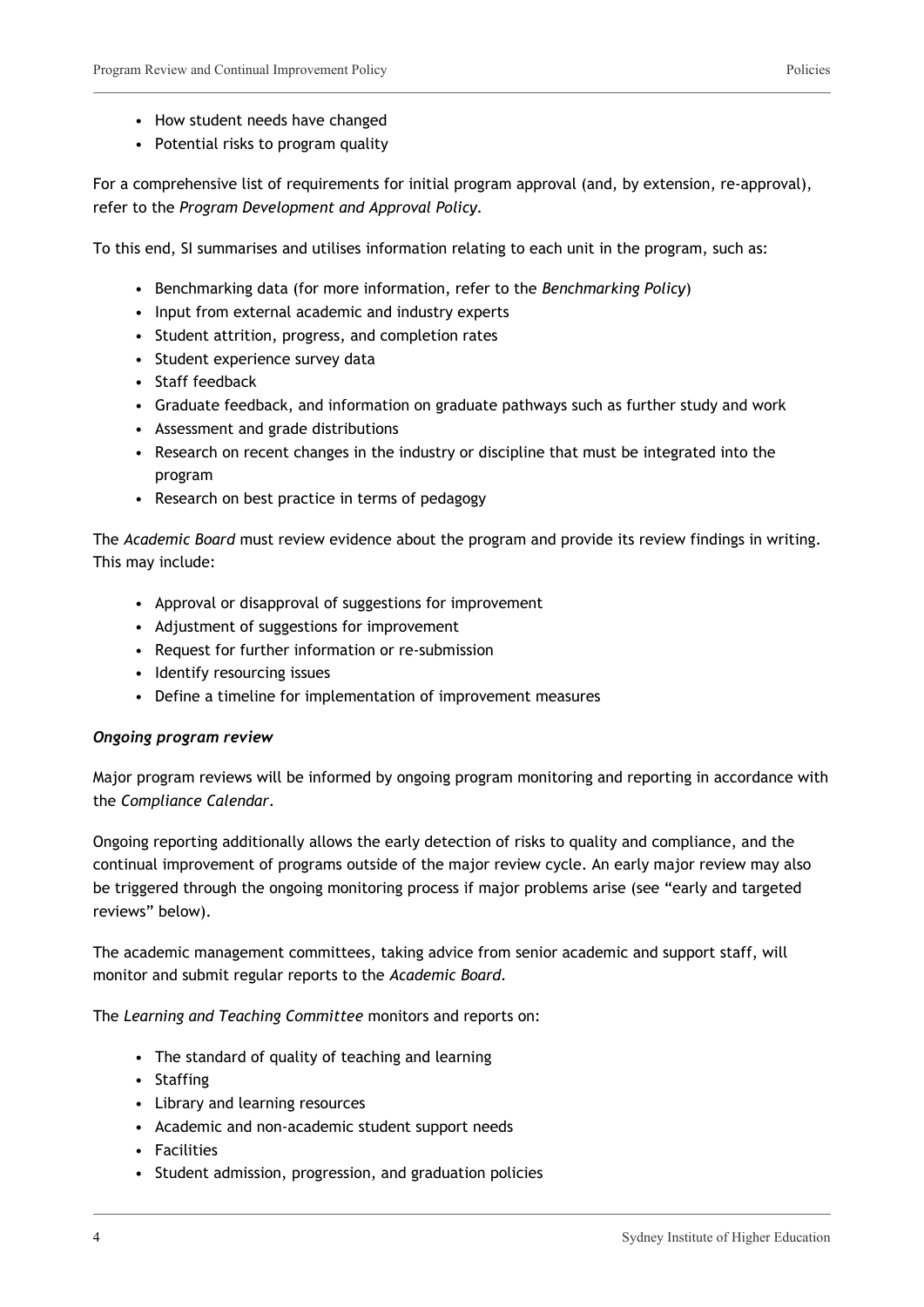- Staff professional development
- Academic objectives and benchmarks for achievement.

The *Program Advisory Committee* monitors and reports on:

- The quality of current or proposed curriculum
- Input on program content, program design, learning outcomes, and graduate attributes from external academic experts and/or industry representatives as stakeholders
- Compliance and program design with regards to the *2015 Threshold Standards*
- Benchmarking projects and quality assurance.

The *Program Monitoring Committee* monitors and reports on:

- Enrolment rates, progression, completion rates,
- Data on student grievances, appeals and outcomes
- Quality of teaching survey feedback from students
- Benchmarking projects and quality assurance.

Ongoing reporting to the *Academic Board* in the form of reports will include information about the success of improvements made since the previous review and advice for the *Academic Board* about future changes and improvements, including where necessary further investment in infrastructure or resources.

The *Academic Board* will review and consider conclusions and recommendations for future improvements. Where the *Academic Board* finds concerns with program performance, a major program review may be triggered ahead of schedule.

This ongoing monitoring is crucial to improving quality and mitigating future risks to the quality of programs.

#### *Early and targeted reviews*

A negative report may alert the *Academic Board* that a major program review is needed sooner than planned.

The *Academic Board* may also initiate a targeted review in response to a particular issue such as:

- An identified risk or need
- Consistent failure to reach the benchmark in a certain area
- Organisational or environmental change

Additionally, targeted reviews may be initiated by external accreditors or auditors.

#### *Review outcomes*

For all reviews, a final report will be produced summarising its findings.

This report will be submitted to the *Program Monitoring Committee* for finalisation.

Once finalised, the report will be submitted to the *Academic Board*, along with any necessary supporting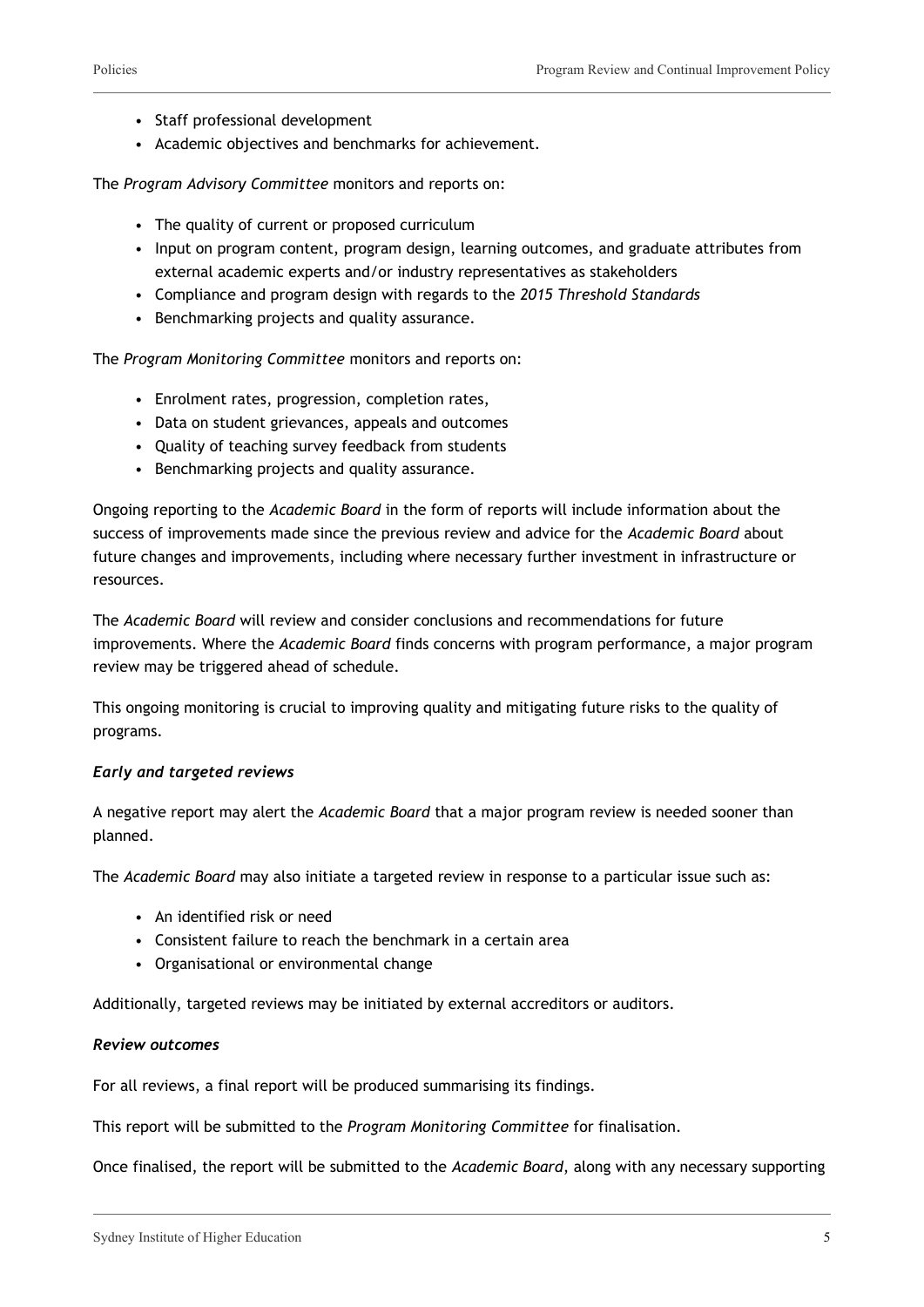#### materials.

#### *Review by Academic Board*

Members of the *Academic Board* under the *Conflict of Interest Policy* must declare any conflicts of interest present when reviewing a program. The *Academic Board* must complete the major review and present its findings to the responsible Program Director, the Dean, and the *Corporate Governance Board*, within 28 days of receiving all materials required to undertake a major program review.

Outcomes under re-approval can include:

- Approval of advice to make changes to the program
- Amendments to advice for program changes
- Requests to the Program Director for changes to the program
- Requests for further information
- Setting timelines for implementation for program improvements.

The *Academic Board* review will not involve any staff members who were involved in the design, delivery or review of the program. The *Academic Board* must determine its response to the major program review and provide a summary of its findings in writing to the Program Director within a month of receiving it.

Where a program has been re-approved for delivery by the *Academic Board*, the responsible Program Director working with the Dean will lead the process of developing an external reaccreditation application for TEQSA.

#### *Implementing improvements*

The *Academic Board* will determine which recommendations to implement for improvement of the program and develop implementation plans with clear responsibilities and reporting arrangements.

Changes must be implemented in accordance with the limits of authority defined in the *Delegations Register.* As such, the *Academic Board* may be required to submit improvement plans to the *Corporate Governance Board* for approval.

The positions and/or bodies responsible for implementing improvements must provide a report on implementation as per the planned reporting arrangement. This report will be considered part of the ongoing monitoring and reporting on higher education programs at SI.

#### *Unsatisfactory performance*

A major program review may identify serious issues with the program. The *Academic Board* may then recommend:

- Significant alterations and improvements to the program
- More frequent ongoing monitoring of the program moving forward
- The discontinuation of the program

In the event that a program is discontinued, the rights and wellbeing of students will be prioritised. For more information please refer to the *Program Discontinuation Policy.*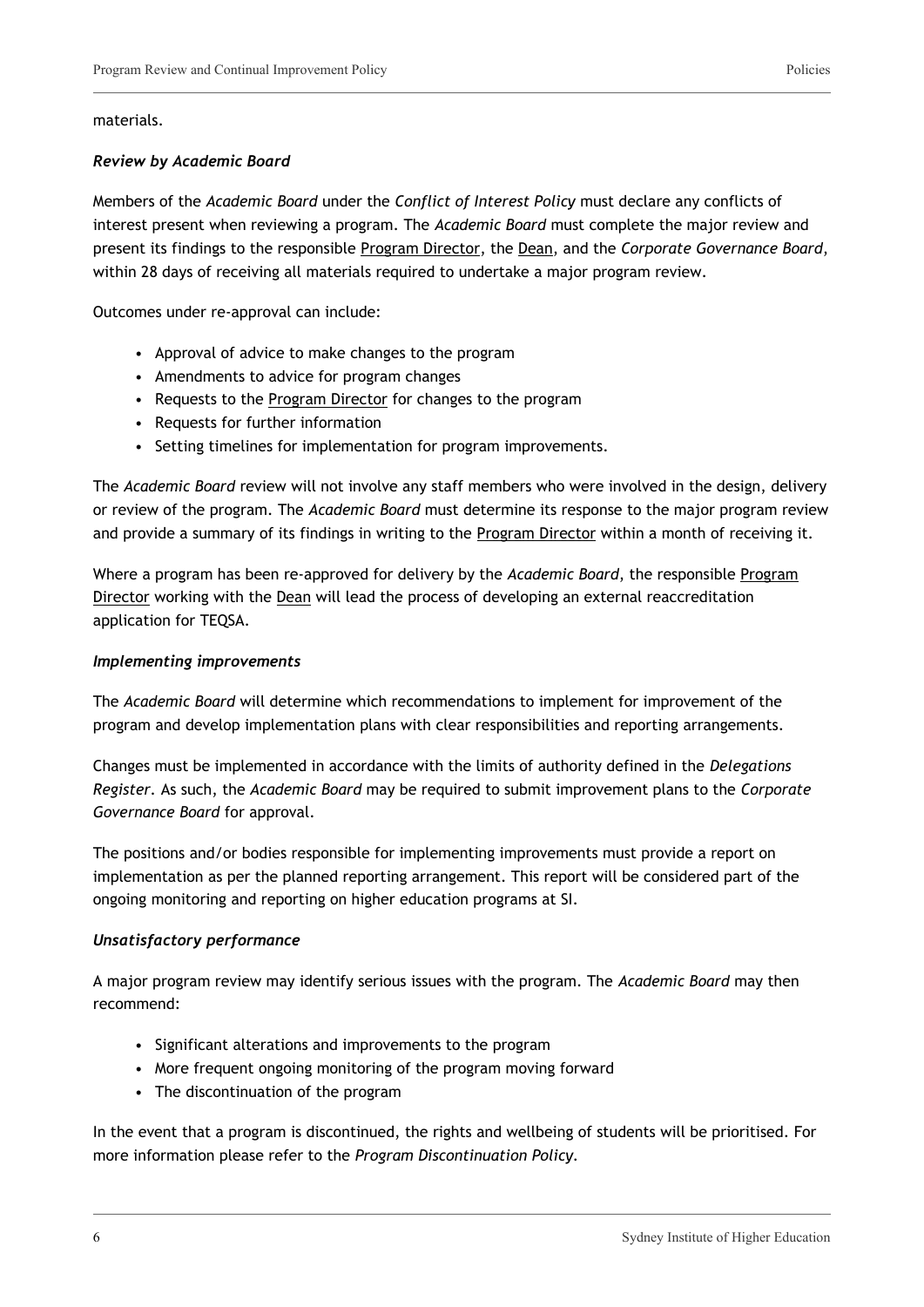#### *Record-keeping*

Detailed records of all review processes will be kept, including all reports, supporting material, and action plans determined by Boards and Committees.

See *Data and Records Integrity Policy* for more information.

## **Policy Implementation and Monitoring**

The *Academic Board* is responsible for academic oversight at SI including oversight of quality delivered through programs.

The *Academic Board* will review all periodic reports from relevant committees and staff members.

Additionally, the *Academic Board* will review all relevant student complaints, concerns raised by staff members, and instances of student or staff misconduct on an ongoing basis.

Based on these monitoring activities, The *Academic Board*, in accordance with the *Compliance Calendar*, must provide a report to the *Corporate Governance Board* and ensure that findings are taken into account in planning, quality assurance and improvement processes.

### **Definitions**

**Academic Board:** the governing body responsible for academic matters, including learning and teaching, program approval, workforce planning, academic staff appointments, research and professional development, academic policies and procedures, overseeing student grievances and appeals processes. The *Academic Board* reports to the *Corporate Governance Board.*

*Australian Qualifications Framework (AQF):* National guidelines that regulate Australian postcompulsory education and training qualifications. The framework identifies learning outcomes for each AQF level and qualification, policy requirements, educational and economic objectives, governing and monitoring arrangements.

**Benchmarking:** A process in which comparable services, activities or products are analysed to identify strengths and weaknesses as a learning tool with the aim of improving the product.

**Program Director:** The most senior academic staff member responsible for the delivery of a specific program at SI. The Program Director is responsible for the planning and development of a program, particularly unit curriculum information, and works in conjunction with other senior academic staff.

**Dean:** The most senior member of academic staff at SI who is the principal point of contact between the *Corporate Governance Board,* the *Academic Board*, and academic staff. The Dean is responsible for the operations of the SI.